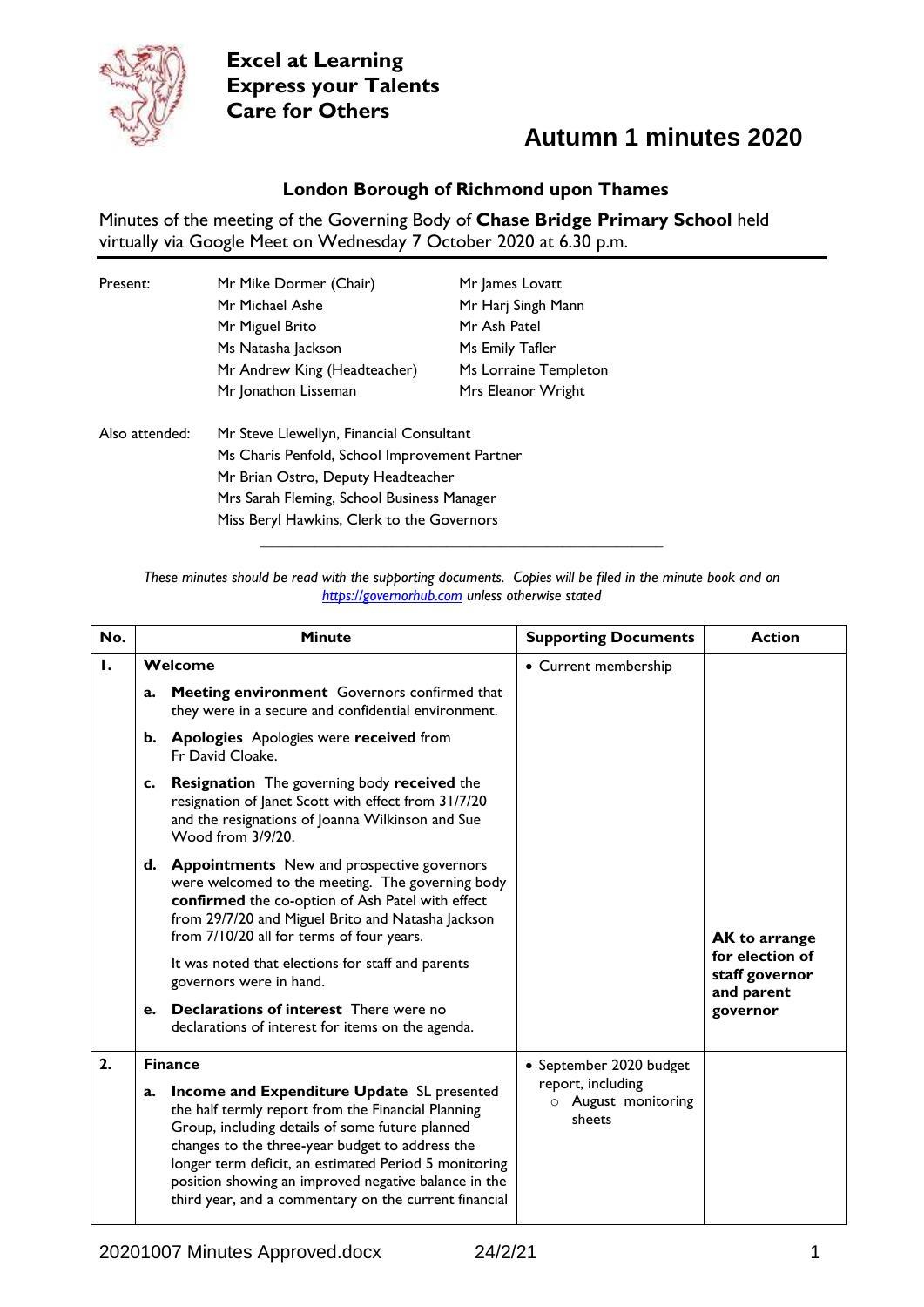

# **Autumn 1 minutes 2020**

| No. |    | <b>Minute</b>                                                                                                                                                                                                                                                                                                                                             | <b>Supporting Documents</b>                            | <b>Action</b> |
|-----|----|-----------------------------------------------------------------------------------------------------------------------------------------------------------------------------------------------------------------------------------------------------------------------------------------------------------------------------------------------------------|--------------------------------------------------------|---------------|
|     |    | position. It was noted that further improvements<br>could be expected due to lower than estimated staff<br>costs and additional income from COVID-19 grants<br>including £49,000 catch-up grant. SL, AK and SF<br>answered governors' questions.                                                                                                          |                                                        |               |
|     |    | The governing body agreed that the budget plan<br>was viable in the short term, but that further savings<br>would need to be made in the second and third years<br>in order to remain so. SL stated that the effect of<br>staff changes in the autumn term would mean that<br>the school would be able to see additional monthly<br>savings from Month 6. |                                                        |               |
|     |    | In response to a request for a more detailed analysis<br>on which lines of the budget were controllable,<br>including staffing costs, AK stated that this would be<br>clearer from the analysis to be presented by ET in<br>the confidential part of the meeting.                                                                                         |                                                        |               |
|     | b. | No. 2 Account The governing body received a<br>monitoring report for the No. 2 Account. SF stated<br>that there had been little movement in the account;<br>the balance was higher than might be expected due<br>to an outstanding invoice relating to Twickers<br>Parking, which when paid would leave a balance of<br>about £5,000.                     | $\bullet$ No 2 account<br>monitoring September<br>2020 |               |

#### *Steve Llewellyn left the meeting at this point.*

| 3. | <b>CONFIDENTIAL ITEM - Strategic Planning</b>                                                                                                                                                                                                                                                                                                                                                                                                                                                                                                                                                                                                                                                                                                                                                                                                                                 | • Confidential minutes                        |  |
|----|-------------------------------------------------------------------------------------------------------------------------------------------------------------------------------------------------------------------------------------------------------------------------------------------------------------------------------------------------------------------------------------------------------------------------------------------------------------------------------------------------------------------------------------------------------------------------------------------------------------------------------------------------------------------------------------------------------------------------------------------------------------------------------------------------------------------------------------------------------------------------------|-----------------------------------------------|--|
|    | See Confidential Minutes.                                                                                                                                                                                                                                                                                                                                                                                                                                                                                                                                                                                                                                                                                                                                                                                                                                                     |                                               |  |
| 4. | Leadership and Management (L&M)                                                                                                                                                                                                                                                                                                                                                                                                                                                                                                                                                                                                                                                                                                                                                                                                                                               |                                               |  |
|    | <b>L&amp;M Update</b> The L&M Report was received.<br>a.<br>Arising from the report:                                                                                                                                                                                                                                                                                                                                                                                                                                                                                                                                                                                                                                                                                                                                                                                          | • Leadership and<br>Management Report<br>(AK) |  |
|    | <b>School Roll</b>                                                                                                                                                                                                                                                                                                                                                                                                                                                                                                                                                                                                                                                                                                                                                                                                                                                            |                                               |  |
|    | Q: Considering the moratorium on movements<br>across the borough, are you likely to be able to fill<br>pupil places?<br>A: About 30 pupils left during the school closure and re-<br>opening – many to go to other parts of the country and<br>abroad and current numbers are unusually low. The<br>moratorium was for one week. Whether the places can<br>be filled is not known.<br>Q: How many families were involved in the moves<br>out of the school?<br>A: About 20 families. The local authority admissions<br>team is aware of the vacancies and we are working with<br>them to fill the places.<br>Q: If there are 30 vacancies, will that mean 30 less<br>Age Weighted Pupil Units (AWPUs)?<br>A: Yes. Every school is trying to fill places before the<br>census date; Kingston and Richmond are inundated with<br>admissions so there may be a processing delay. |                                               |  |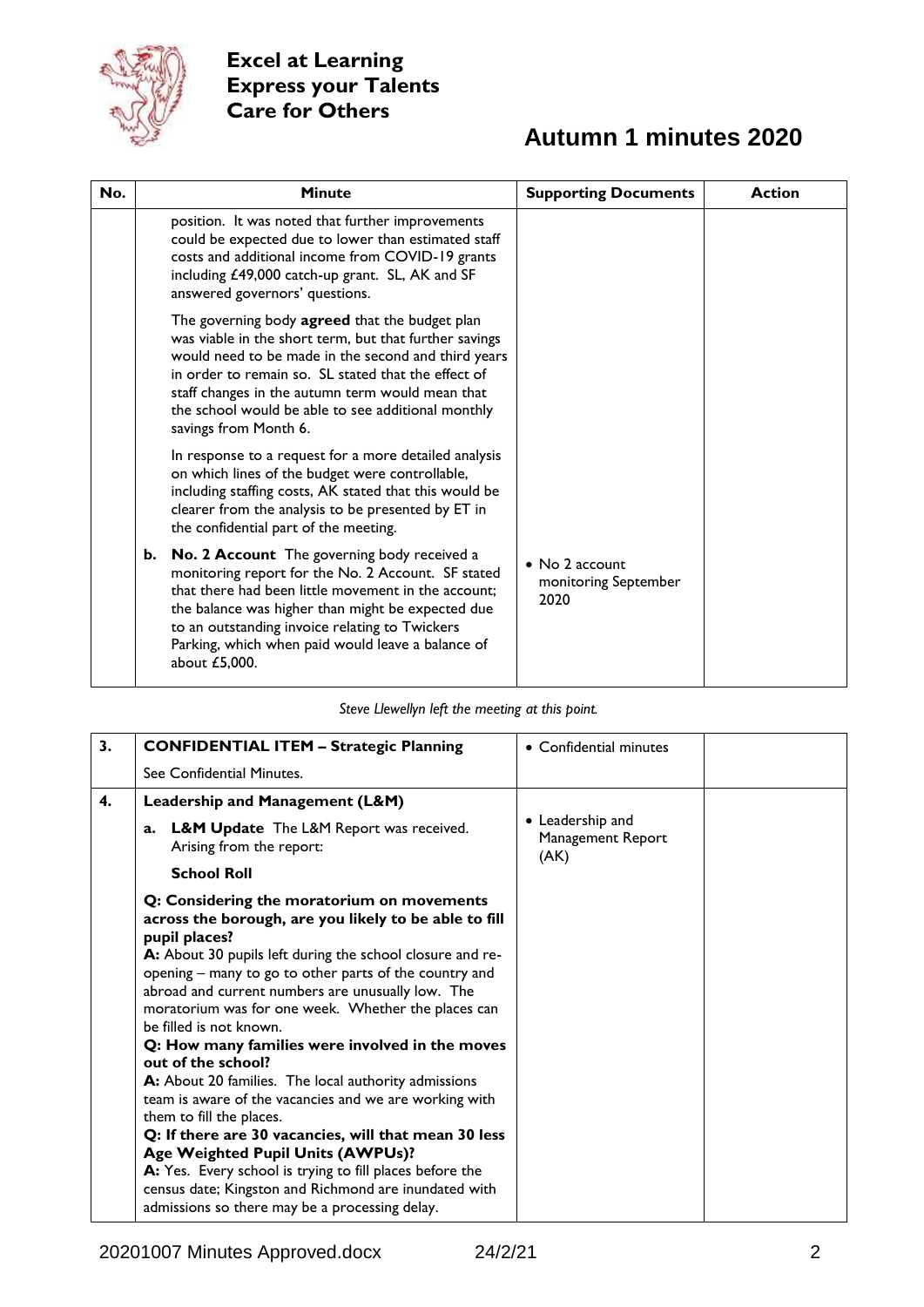

# **Autumn 1 minutes 2020**

| No. |    | <b>Minute</b>                                                                                                                                                                                                                                                                                                                                                                                                                                                                   | <b>Supporting Documents</b>                                                  | <b>Action</b>                                             |
|-----|----|---------------------------------------------------------------------------------------------------------------------------------------------------------------------------------------------------------------------------------------------------------------------------------------------------------------------------------------------------------------------------------------------------------------------------------------------------------------------------------|------------------------------------------------------------------------------|-----------------------------------------------------------|
|     |    | CP agreed to try to accelerate the filling of places.<br>Q: Is it possible that Brexit has had an effect on<br>moves?<br>A: Three families have moved to Europe, some have<br>moved within the area, but the majority have moved to<br>the country as a result of the pandemic.                                                                                                                                                                                                 |                                                                              | <b>CP</b> to support<br>school in filling<br>pupil places |
|     |    | Self-evaluation, the School Development Plan<br>and future Priorities The governing body noted<br>the school's new tentative priorities, which had<br>changed radically as a result of the pandemic:<br>• Open for Learning<br>Managing performance – professional development<br>• Excellent progress for all<br>• Curriculum development<br>• On-line learning linking home and school                                                                                        |                                                                              |                                                           |
|     |    | AK highlighted some completed and planned actions,<br>including the review of diversity taking into account<br>Black Lives Matter, and the schools' preparedness for<br>on-line learning in the event of complete or partial<br>closure.                                                                                                                                                                                                                                        |                                                                              |                                                           |
|     |    | The governing body noted that MD, JLt and JLn with<br>Charis Penfold had met with AK on 28/9/20 to<br>review targets for the previous year and consider the<br>next year's targets as part of the headteacher's<br>performance management review.                                                                                                                                                                                                                               |                                                                              |                                                           |
|     |    | CP endorsed the school's tentative priorities and<br>added that.                                                                                                                                                                                                                                                                                                                                                                                                                |                                                                              |                                                           |
|     |    | • The school had a huge bank of online resources,<br>and had already been successful with online<br>learning, but a small group of children and families<br>needed help to engage.<br>The second phase of curriculum development<br>$\bullet$<br>would need to take into account changes at both a<br>local and national level.<br>• Catch-up funding would need to be used for the<br>right children to provide maximum impact;<br>provision might include therapy or tuition. |                                                                              |                                                           |
|     | b. | <b>Safeguarding</b> AK reported that Safeguarding had<br>been kept at a high level following Sue Wood's<br>departure by absorbing the work into the team to<br>create more robust provision.                                                                                                                                                                                                                                                                                    |                                                                              |                                                           |
|     |    | CP stated that safeguarding and children who have<br>not returned to school would be looked at as a<br>priority both at local and school level.                                                                                                                                                                                                                                                                                                                                 | • Summer 2 SIP report on                                                     |                                                           |
|     | c. | <b>Summer 2 SIP Review</b> Charis Penfold's report<br>was noted.                                                                                                                                                                                                                                                                                                                                                                                                                | virtual meeting with<br><b>Assistant Headteachers</b><br>and School Business |                                                           |
|     | d. | <b>Link Governor Visits</b> The governing body<br>received a Health & Safety 'visit' report from James<br>Lovatt.                                                                                                                                                                                                                                                                                                                                                               | Manager (AK)<br>• H&S Visit (phone) on<br>26/5/20 (JLovatt)                  |                                                           |
|     | e. | Policy Review The governing body approved the                                                                                                                                                                                                                                                                                                                                                                                                                                   |                                                                              |                                                           |